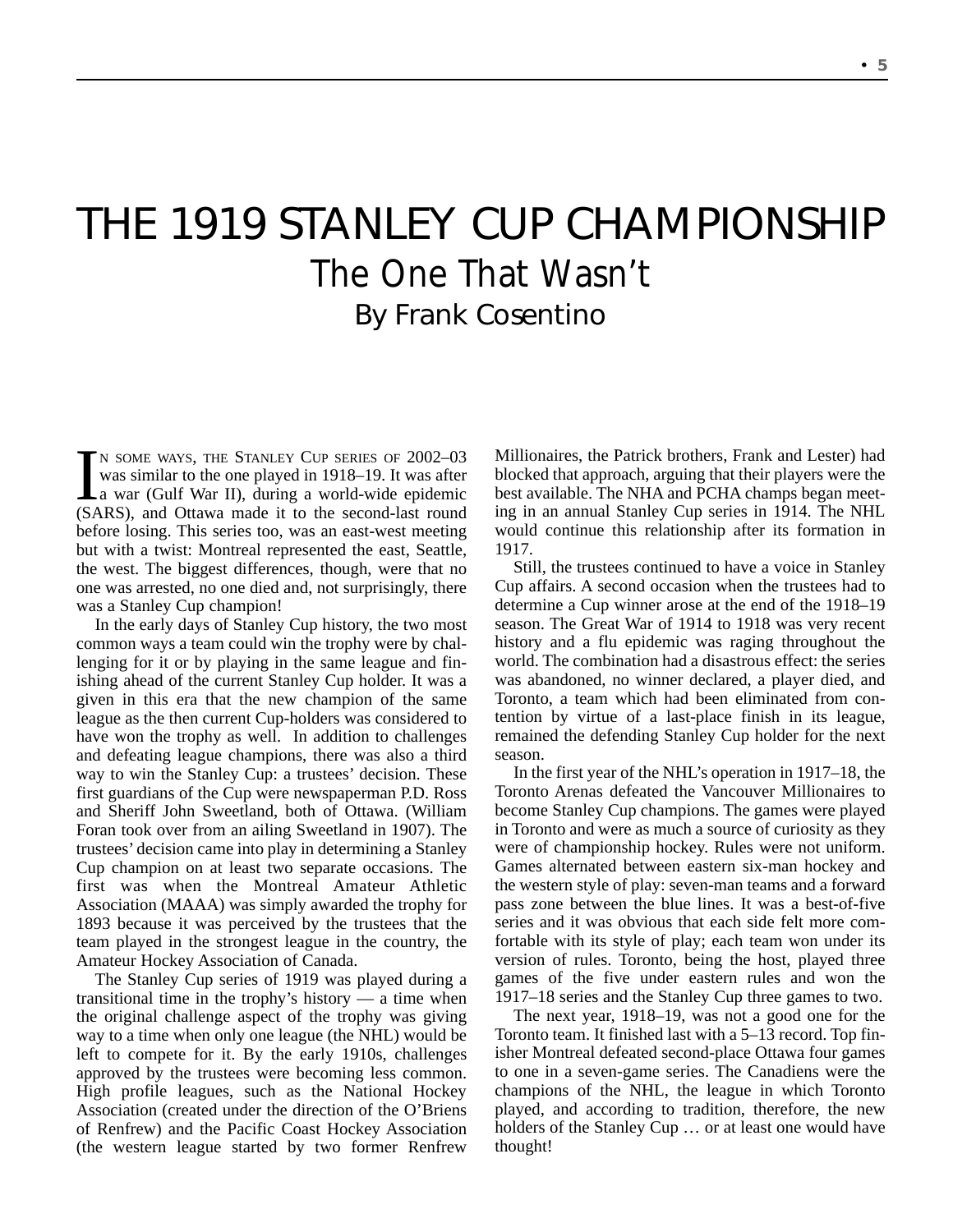

*The 1917 Stanley Cup champion Seattle Metropolitans (l-r): Bobby Rowe, Cully Wilson, Jack Walker, Bernie Morris, Frank Foyston, Jim Riley, Roy Rickey, Ed Carpenter and Hap Holmes. All but Riley and Carpenter were back with the Mets in 1918–19, though Bernie Morris did not play in the Stanley Cup series with Montreal that spring.* 

The Canadiens were all set to journey to Seattle to defend their laurels but, in retrospect, it was the series that wasn't.

There were more than the usual twists and turns in the international showdown. Seattle was no novice to Stanley Cup play. It had won the Stanley Cup in 1916–17 as a member of the PCHA — the first American team to do so. Meanwhile, in 1919, the NHL had been ordered by the Cup trustees to declare a champion by March 12. Aware of that deadline, the playoff between Ottawa and Montreal was completed by March 6, six full days before Seattle and Vancouver began their series. As a result, it was a leisurely train ride to the west coast for the Canadiens who were to wait almost two weeks before meeting victorious Seattle for the coveted trophy.

The Metropolitans had defeated Vancouver in a twogame total-goals final, winning 6–1 at home before losing 4–1 in Vancouver. They had some outstanding players, among them goal scorer Bernie Morris. Their bad boy of the league, enforcer Cully Wilson, was guaranteed to cause the opposition to keep their heads up. The nets were guarded by the same Harry Holmes who had been the goaler for Toronto when they won the Cup the previous year.

Bernie Morris was a story in himself. He had been a virtual scoring machine in Seattle's victory over the Canadiens in the Stanley Cup of 1916–17. He had won the PCHA scoring title that season and capped it off with 14 goals in the four games with the NHL's best. In 1918–19 he was leading his league in scoring right up until the last game when Cyclone Taylor caught him to finish with 23 goals to Morris' 22. His season ended abruptly, and in mystery, with the last game of the regular schedule, a 3–1 victory over Victoria on March 5.

Charles Coleman, in his book The Trail of the Stanley Cup, mentions that Morris, an All-Star, "did not appear in the play-offs or Stanley Cup series of 1918–19 and was possibly down with the flu which raged that spring." There is another explanation. According to Eric Zweig, writing in the Fall 2001 issue of The Hockey Research Journal, Morris, a Canadian who worked in the United States, registered with the military in both Canada and U.S. for the Great War (not the Stanley Cup, the other one). He had received an exemption from service but